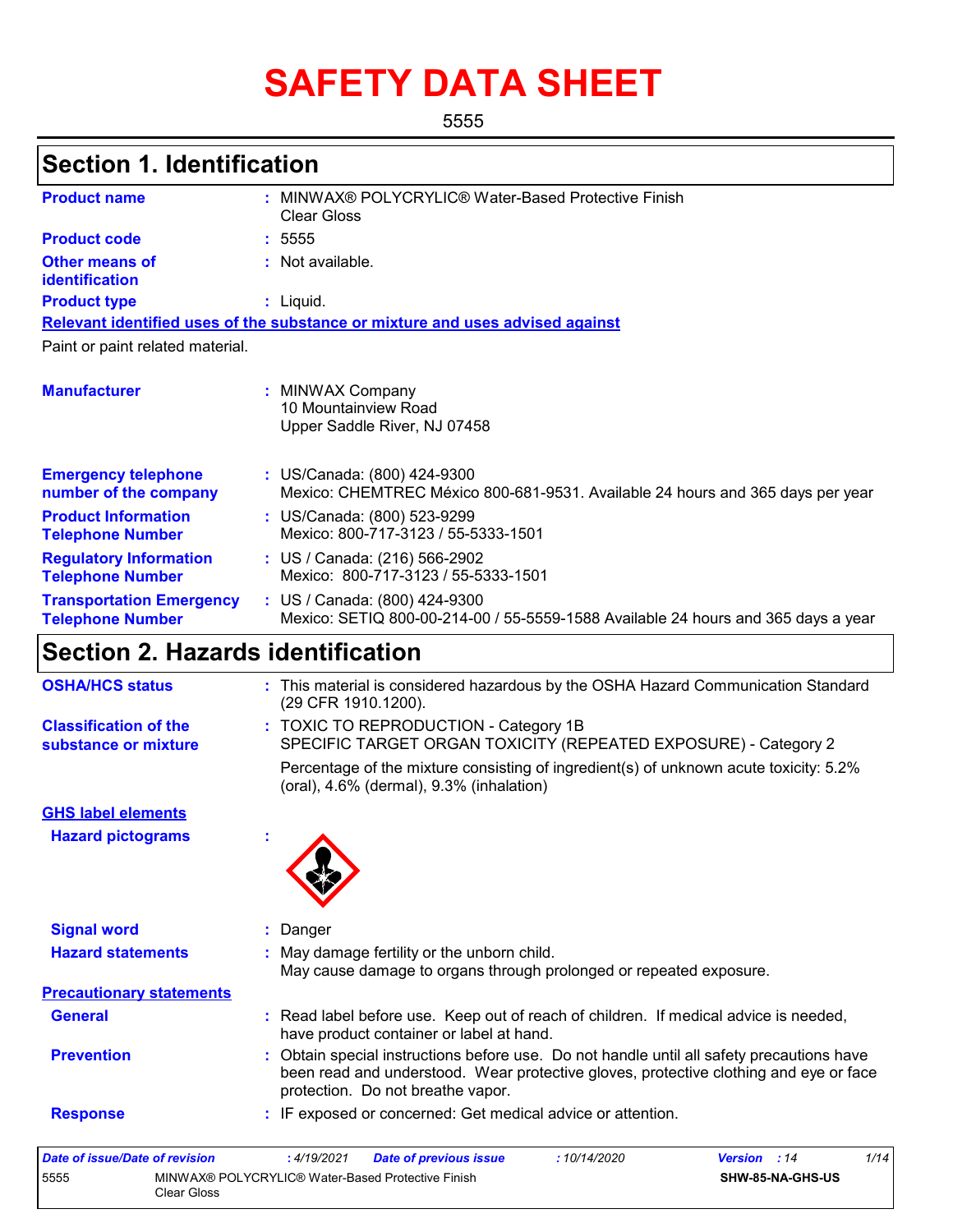### **Section 2. Hazards identification**

| <b>Storage</b>                             | : Store locked up.                                                                                                                                                                                                                                                                                                                                                                |
|--------------------------------------------|-----------------------------------------------------------------------------------------------------------------------------------------------------------------------------------------------------------------------------------------------------------------------------------------------------------------------------------------------------------------------------------|
| <b>Disposal</b>                            | : Dispose of contents and container in accordance with all local, regional, national and<br>international regulations.                                                                                                                                                                                                                                                            |
| <b>Supplemental label</b><br>elements      | DELAYED EFFECTS FROM LONG TERM OVEREXPOSURE. Contains solvents which<br>can cause permanent brain and nervous system damage. Intentional misuse by<br>deliberately concentrating and inhaling the contents can be harmful or fatal. WARNING:<br>This product contains chemicals known to the State of California to cause cancer and<br>birth defects or other reproductive harm. |
|                                            | Please refer to the SDS for additional information. Keep out of reach of children. Do not<br>transfer contents to other containers for storage.                                                                                                                                                                                                                                   |
| <b>Hazards not otherwise</b><br>classified | : None known.                                                                                                                                                                                                                                                                                                                                                                     |

### **Section 3. Composition/information on ingredients**

| Substance/mixture     | : Mixture        |
|-----------------------|------------------|
| <b>Other means of</b> | : Not available. |
| <i>identification</i> |                  |

#### **CAS number/other identifiers**

| Ingredient name               | % by weight | <b>CAS number</b> |
|-------------------------------|-------------|-------------------|
| Butoxypropanol                | ו≤3         | 5131-66-8         |
| Ethylene Glycol               | $≤2.5$      | $107 - 21 - 1$    |
| 1-Methyl-2-Pyrrolidone        | 1≤1.8       | 872-50-4          |
| Decylpoly(ethyleneoxy)ethanol | 1≤1.3       | 9014-85-1         |
| Polypropylene                 | l≤3         |                   |
| 2-Methoxymethylethoxypropanol | $\leq 1.1$  | 34590-94-8        |

Any concentration shown as a range is to protect confidentiality or is due to batch variation.

**There are no additional ingredients present which, within the current knowledge of the supplier and in the concentrations applicable, are classified as hazardous to health and hence require reporting in this section.**

**Occupational exposure limits, if available, are listed in Section 8.**

### **Section 4. First aid measures**

|                     | <b>Description of necessary first aid measures</b>                                                                                                                                                                                                                                                                                                                                                                                                                                                                                                                                                                                                                                                                  |  |  |  |  |
|---------------------|---------------------------------------------------------------------------------------------------------------------------------------------------------------------------------------------------------------------------------------------------------------------------------------------------------------------------------------------------------------------------------------------------------------------------------------------------------------------------------------------------------------------------------------------------------------------------------------------------------------------------------------------------------------------------------------------------------------------|--|--|--|--|
| <b>Eye contact</b>  | : Immediately flush eyes with plenty of water, occasionally lifting the upper and lower<br>eyelids. Check for and remove any contact lenses. Continue to rinse for at least 10<br>minutes. Get medical attention following exposure or if feeling unwell.                                                                                                                                                                                                                                                                                                                                                                                                                                                           |  |  |  |  |
| <b>Inhalation</b>   | : Remove victim to fresh air and keep at rest in a position comfortable for breathing. If<br>not breathing, if breathing is irregular or if respiratory arrest occurs, provide artificial<br>respiration or oxygen by trained personnel. It may be dangerous to the person providing<br>aid to give mouth-to-mouth resuscitation. Get medical attention. If unconscious, place<br>in recovery position and get medical attention immediately. Maintain an open airway.<br>Loosen tight clothing such as a collar, tie, belt or waistband. In case of inhalation of<br>decomposition products in a fire, symptoms may be delayed. The exposed person may<br>need to be kept under medical surveillance for 48 hours. |  |  |  |  |
| <b>Skin contact</b> | : Flush contaminated skin with plenty of water. Remove contaminated clothing and<br>shoes. Wash contaminated clothing thoroughly with water before removing it, or wear<br>gloves. Continue to rinse for at least 10 minutes. Get medical attention. Wash clothing<br>before reuse. Clean shoes thoroughly before reuse.                                                                                                                                                                                                                                                                                                                                                                                            |  |  |  |  |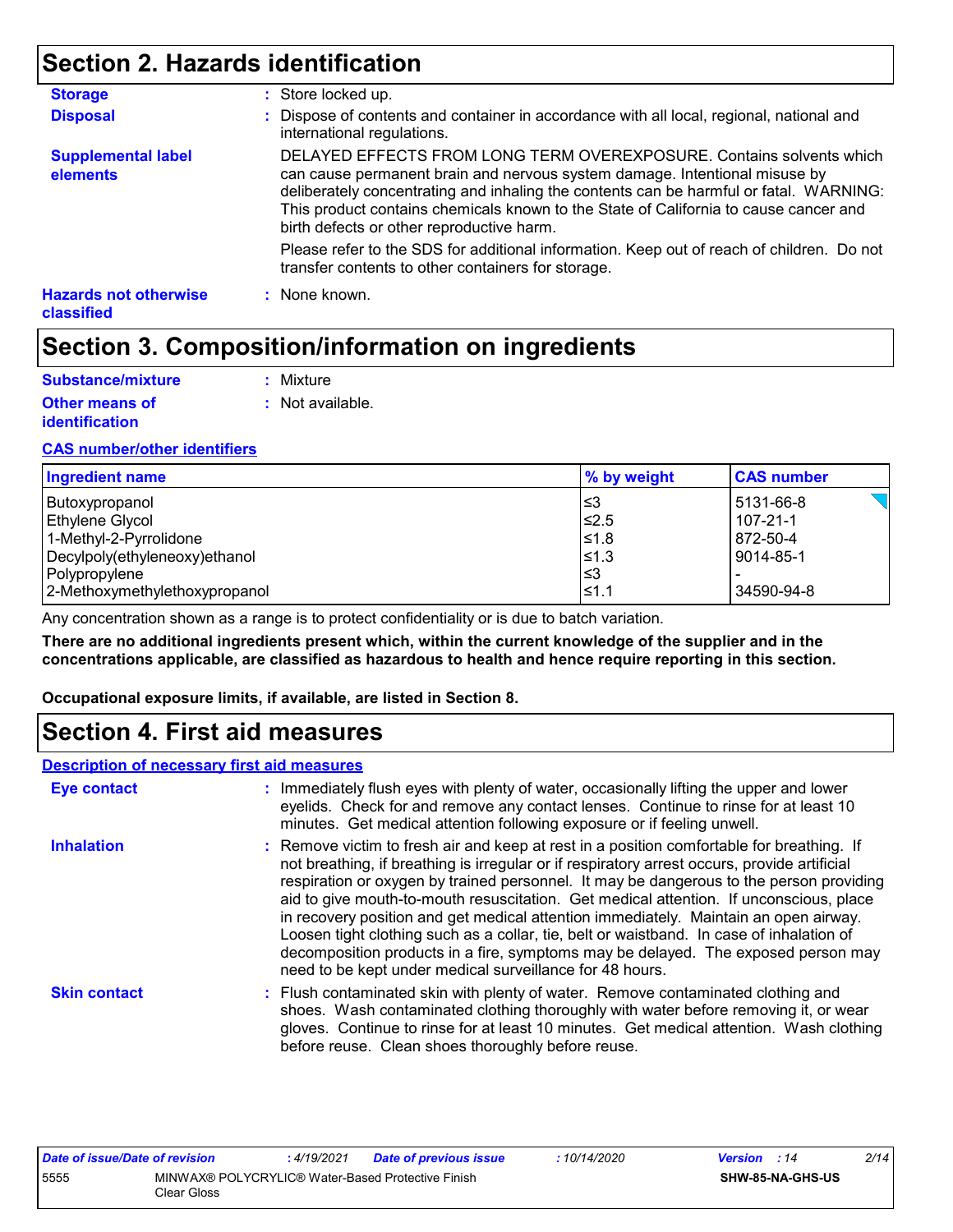### **Section 4. First aid measures**

| <b>Ingestion</b>                                   | : Wash out mouth with water. Remove dentures if any. Remove victim to fresh air and<br>keep at rest in a position comfortable for breathing. If material has been swallowed and<br>the exposed person is conscious, give small quantities of water to drink. Stop if the<br>exposed person feels sick as vomiting may be dangerous. Do not induce vomiting<br>unless directed to do so by medical personnel. If vomiting occurs, the head should be<br>kept low so that vomit does not enter the lungs. Get medical attention. Never give<br>anything by mouth to an unconscious person. If unconscious, place in recovery position<br>and get medical attention immediately. Maintain an open airway. Loosen tight clothing<br>such as a collar, tie, belt or waistband. |
|----------------------------------------------------|---------------------------------------------------------------------------------------------------------------------------------------------------------------------------------------------------------------------------------------------------------------------------------------------------------------------------------------------------------------------------------------------------------------------------------------------------------------------------------------------------------------------------------------------------------------------------------------------------------------------------------------------------------------------------------------------------------------------------------------------------------------------------|
| Most important symptoms/effects, acute and delayed |                                                                                                                                                                                                                                                                                                                                                                                                                                                                                                                                                                                                                                                                                                                                                                           |
| <b>Potential acute health effects</b>              |                                                                                                                                                                                                                                                                                                                                                                                                                                                                                                                                                                                                                                                                                                                                                                           |
| <b>Eye contact</b>                                 | : No known significant effects or critical hazards.                                                                                                                                                                                                                                                                                                                                                                                                                                                                                                                                                                                                                                                                                                                       |
| <b>Inhalation</b>                                  | : No known significant effects or critical hazards.                                                                                                                                                                                                                                                                                                                                                                                                                                                                                                                                                                                                                                                                                                                       |
| <b>Skin contact</b>                                | : No known significant effects or critical hazards.                                                                                                                                                                                                                                                                                                                                                                                                                                                                                                                                                                                                                                                                                                                       |
| <b>Ingestion</b>                                   | : No known significant effects or critical hazards.                                                                                                                                                                                                                                                                                                                                                                                                                                                                                                                                                                                                                                                                                                                       |
| <b>Over-exposure signs/symptoms</b>                |                                                                                                                                                                                                                                                                                                                                                                                                                                                                                                                                                                                                                                                                                                                                                                           |
| <b>Eye contact</b>                                 | : No specific data.                                                                                                                                                                                                                                                                                                                                                                                                                                                                                                                                                                                                                                                                                                                                                       |
| <b>Inhalation</b>                                  | : Adverse symptoms may include the following:<br>reduced fetal weight<br>increase in fetal deaths<br>skeletal malformations                                                                                                                                                                                                                                                                                                                                                                                                                                                                                                                                                                                                                                               |
| <b>Skin contact</b>                                | : Adverse symptoms may include the following:<br>reduced fetal weight<br>increase in fetal deaths<br>skeletal malformations                                                                                                                                                                                                                                                                                                                                                                                                                                                                                                                                                                                                                                               |
| <b>Ingestion</b>                                   | : Adverse symptoms may include the following:<br>reduced fetal weight<br>increase in fetal deaths<br>skeletal malformations                                                                                                                                                                                                                                                                                                                                                                                                                                                                                                                                                                                                                                               |
|                                                    | Indication of immediate medical attention and special treatment needed, if necessary                                                                                                                                                                                                                                                                                                                                                                                                                                                                                                                                                                                                                                                                                      |
| <b>Notes to physician</b>                          | : In case of inhalation of decomposition products in a fire, symptoms may be delayed.<br>The exposed person may need to be kept under medical surveillance for 48 hours.                                                                                                                                                                                                                                                                                                                                                                                                                                                                                                                                                                                                  |
| <b>Specific treatments</b>                         | : No specific treatment.                                                                                                                                                                                                                                                                                                                                                                                                                                                                                                                                                                                                                                                                                                                                                  |
| <b>Protection of first-aiders</b>                  | : No action shall be taken involving any personal risk or without suitable training. If it is<br>suspected that fumes are still present, the rescuer should wear an appropriate mask or<br>self-contained breathing apparatus. It may be dangerous to the person providing aid to<br>give mouth-to-mouth resuscitation. Wash contaminated clothing thoroughly with water<br>before removing it, or wear gloves.                                                                                                                                                                                                                                                                                                                                                           |

**See toxicological information (Section 11)**

## **Section 5. Fire-fighting measures**

| <b>Extinguishing media</b>             |                                                                 |
|----------------------------------------|-----------------------------------------------------------------|
| <b>Suitable extinguishing</b><br>media | : Use an extinguishing agent suitable for the surrounding fire. |
| Unsuitable extinguishing<br>media      | : None known.                                                   |

| Date of issue/Date of revision |                                                                  | : 4/19/2021 | Date of previous issue | : 10/14/2020 | <b>Version</b> : 14 |                         | 3/14 |
|--------------------------------|------------------------------------------------------------------|-------------|------------------------|--------------|---------------------|-------------------------|------|
| 5555                           | MINWAX® POLYCRYLIC® Water-Based Protective Finish<br>Clear Gloss |             |                        |              |                     | <b>SHW-85-NA-GHS-US</b> |      |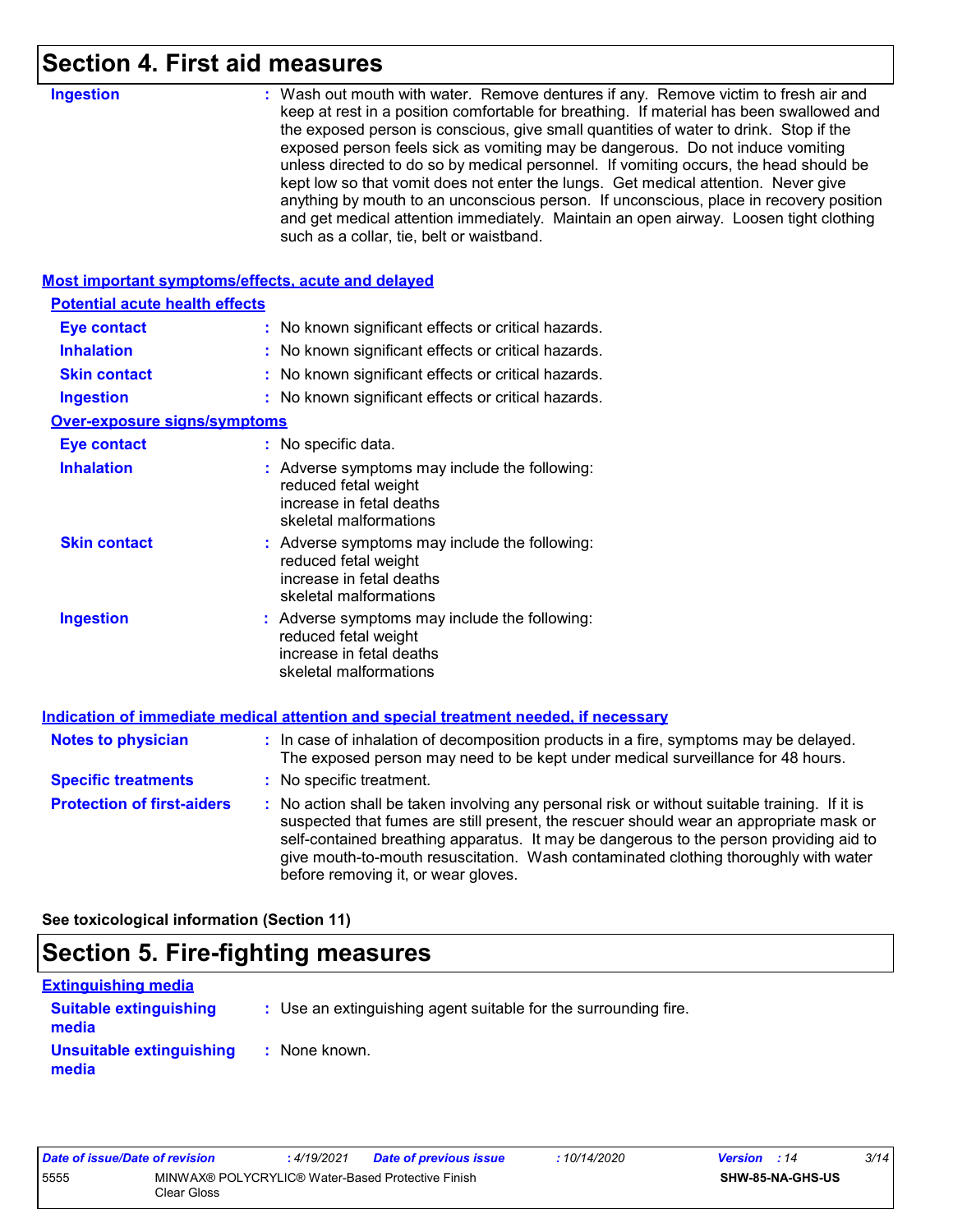### **Section 5. Fire-fighting measures**

| <b>Specific hazards arising</b><br>from the chemical     | : In a fire or if heated, a pressure increase will occur and the container may burst.                                                                                                               |
|----------------------------------------------------------|-----------------------------------------------------------------------------------------------------------------------------------------------------------------------------------------------------|
| <b>Hazardous thermal</b><br>decomposition products       | Decomposition products may include the following materials:<br>carbon dioxide<br>carbon monoxide<br>nitrogen oxides                                                                                 |
| <b>Special protective actions</b><br>for fire-fighters   | : Promptly isolate the scene by removing all persons from the vicinity of the incident if<br>there is a fire. No action shall be taken involving any personal risk or without suitable<br>training. |
| <b>Special protective</b><br>equipment for fire-fighters | Fire-fighters should wear appropriate protective equipment and self-contained breathing<br>apparatus (SCBA) with a full face-piece operated in positive pressure mode.                              |

### **Section 6. Accidental release measures**

#### **Personal precautions, protective equipment and emergency procedures**

| For non-emergency<br>personnel                               | : No action shall be taken involving any personal risk or without suitable training.<br>Evacuate surrounding areas. Keep unnecessary and unprotected personnel from<br>entering. Do not touch or walk through spilled material. Avoid breathing vapor or mist.<br>Provide adequate ventilation. Wear appropriate respirator when ventilation is<br>inadequate. Put on appropriate personal protective equipment. |
|--------------------------------------------------------------|------------------------------------------------------------------------------------------------------------------------------------------------------------------------------------------------------------------------------------------------------------------------------------------------------------------------------------------------------------------------------------------------------------------|
| For emergency responders                                     | : If specialized clothing is required to deal with the spillage, take note of any information in<br>Section 8 on suitable and unsuitable materials. See also the information in "For non-<br>emergency personnel".                                                                                                                                                                                               |
| <b>Environmental precautions</b>                             | : Avoid dispersal of spilled material and runoff and contact with soil, waterways, drains<br>and sewers. Inform the relevant authorities if the product has caused environmental<br>pollution (sewers, waterways, soil or air).                                                                                                                                                                                  |
| <b>Methods and materials for containment and cleaning up</b> |                                                                                                                                                                                                                                                                                                                                                                                                                  |
| <b>Small spill</b>                                           | : Stop leak if without risk. Move containers from spill area. Dilute with water and mop up                                                                                                                                                                                                                                                                                                                       |

if water-soluble. Alternatively, or if water-insoluble, absorb with an inert dry material and place in an appropriate waste disposal container. Dispose of via a licensed waste

disposal contractor.

: Stop leak if without risk. Move containers from spill area. Approach release from upwind. Prevent entry into sewers, water courses, basements or confined areas. Wash spillages into an effluent treatment plant or proceed as follows. Contain and collect spillage with non-combustible, absorbent material e.g. sand, earth, vermiculite or diatomaceous earth and place in container for disposal according to local regulations (see Section 13). Dispose of via a licensed waste disposal contractor. Contaminated absorbent material may pose the same hazard as the spilled product. Note: see Section 1 for emergency contact information and Section 13 for waste disposal. **Large spill :**

### **Section 7. Handling and storage**

#### **Precautions for safe handling**

**Protective measures** : Put on appropriate personal protective equipment (see Section 8). Avoid exposure obtain special instructions before use. Avoid exposure during pregnancy. Do not handle until all safety precautions have been read and understood. Do not get in eyes or on skin or clothing. Do not breathe vapor or mist. Do not ingest. If during normal use the material presents a respiratory hazard, use only with adequate ventilation or wear appropriate respirator. Keep in the original container or an approved alternative made from a compatible material, kept tightly closed when not in use. Empty containers retain product residue and can be hazardous. Do not reuse container.

| Date of issue/Date of revision |                                                                  | : 4/19/2021 | <b>Date of previous issue</b> | : 10/14/2020 | <b>Version</b> : 14 |                         | 4/14 |
|--------------------------------|------------------------------------------------------------------|-------------|-------------------------------|--------------|---------------------|-------------------------|------|
| 5555                           | MINWAX® POLYCRYLIC® Water-Based Protective Finish<br>Clear Gloss |             |                               |              |                     | <b>SHW-85-NA-GHS-US</b> |      |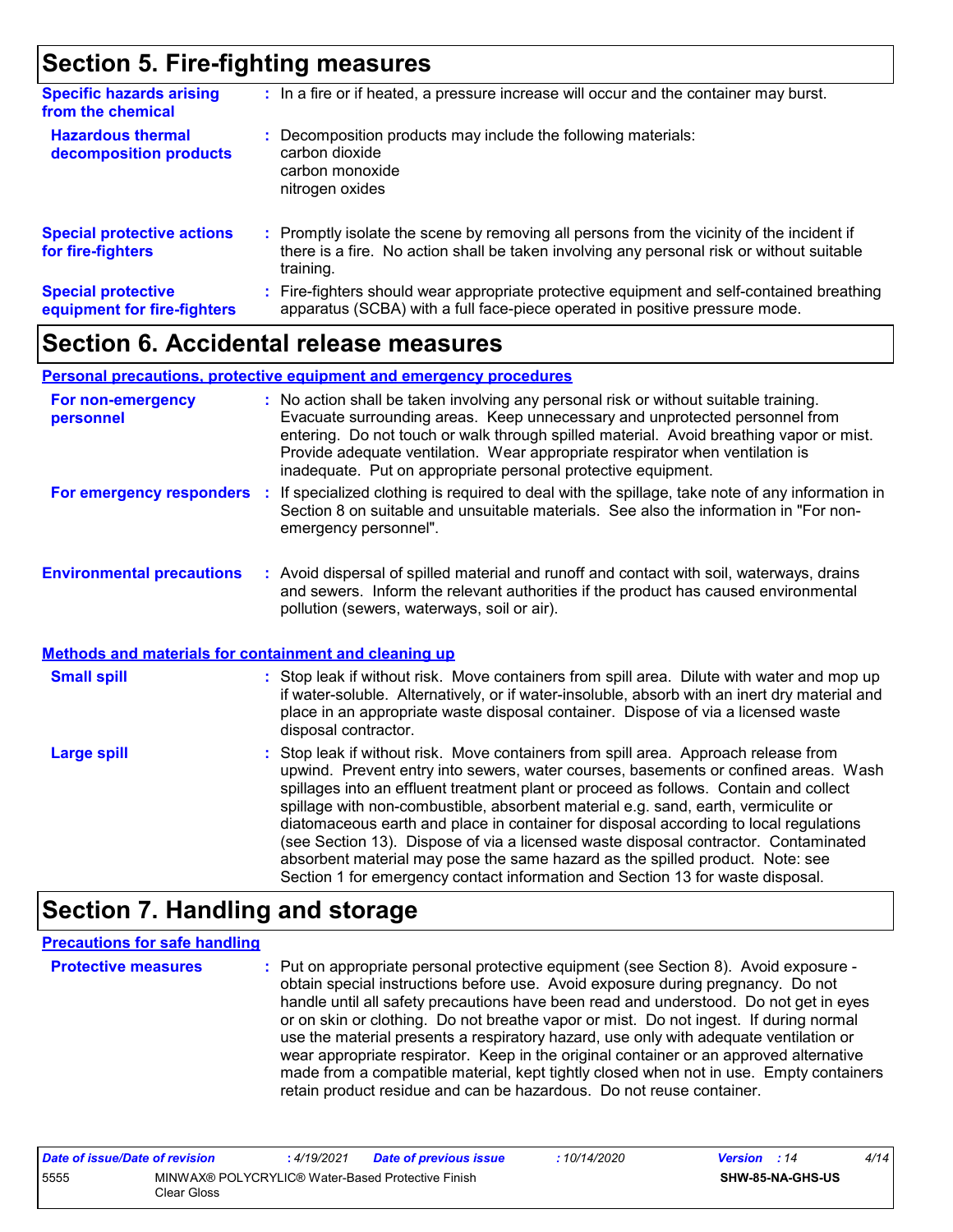### **Section 7. Handling and storage**

| <b>Advice on general</b><br>occupational hygiene                                 | : Eating, drinking and smoking should be prohibited in areas where this material is<br>handled, stored and processed. Workers should wash hands and face before eating,<br>drinking and smoking. Remove contaminated clothing and protective equipment before<br>entering eating areas. See also Section 8 for additional information on hygiene<br>measures.                                                                                                                                                                                                                                           |
|----------------------------------------------------------------------------------|---------------------------------------------------------------------------------------------------------------------------------------------------------------------------------------------------------------------------------------------------------------------------------------------------------------------------------------------------------------------------------------------------------------------------------------------------------------------------------------------------------------------------------------------------------------------------------------------------------|
| <b>Conditions for safe storage,</b><br>including any<br><b>incompatibilities</b> | Store in accordance with local regulations. Store in original container protected from<br>÷.<br>direct sunlight in a dry, cool and well-ventilated area, away from incompatible materials<br>(see Section 10) and food and drink. Store locked up. Keep container tightly closed<br>and sealed until ready for use. Containers that have been opened must be carefully<br>resealed and kept upright to prevent leakage. Do not store in unlabeled containers.<br>Use appropriate containment to avoid environmental contamination. See Section 10 for<br>incompatible materials before handling or use. |

### **Section 8. Exposure controls/personal protection**

**Control parameters**

#### **Occupational exposure limits (OSHA United States)**

| <b>Ingredient name</b>        | CAS#           | <b>Exposure limits</b>                                               |
|-------------------------------|----------------|----------------------------------------------------------------------|
| Butoxypropanol                | 5131-66-8      | None.                                                                |
| <b>Ethylene Glycol</b>        | $107 - 21 - 1$ | ACGIH TLV (United States, 3/2020).                                   |
|                               |                | STEL: 10 mg/m <sup>3</sup> 15 minutes. Form: Inhalable               |
|                               |                | fraction. Aerosol only.                                              |
|                               |                | STEL: 50 ppm 15 minutes. Form: Vapor                                 |
|                               |                | fraction                                                             |
|                               |                | TWA: 25 ppm 8 hours. Form: Vapor fraction                            |
| 1-Methyl-2-Pyrrolidone        | 872-50-4       | AIHA WEEL (United States, 7/2020).                                   |
|                               |                | Absorbed through skin.                                               |
|                               |                | TWA: 10 ppm 8 hours.                                                 |
| Decylpoly(ethyleneoxy)ethanol | 9014-85-1      | None.                                                                |
| Polypropylene                 |                | None.                                                                |
| 2-Methoxymethylethoxypropanol | 34590-94-8     | ACGIH TLV (United States, 3/2020).                                   |
|                               |                | Absorbed through skin.                                               |
|                               |                | TWA: 100 ppm 8 hours.                                                |
|                               |                | TWA: 606 mg/m <sup>3</sup> 8 hours.                                  |
|                               |                | STEL: 150 ppm 15 minutes.                                            |
|                               |                | STEL: 909 mg/m <sup>3</sup> 15 minutes.                              |
|                               |                | NIOSH REL (United States, 10/2016).                                  |
|                               |                | Absorbed through skin.                                               |
|                               |                | TWA: 100 ppm 10 hours.                                               |
|                               |                | TWA: 600 mg/m <sup>3</sup> 10 hours.                                 |
|                               |                | STEL: 150 ppm 15 minutes.<br>STEL: 900 mg/m <sup>3</sup> 15 minutes. |
|                               |                | OSHA PEL (United States, 5/2018).                                    |
|                               |                | Absorbed through skin.                                               |
|                               |                | TWA: 100 ppm 8 hours.                                                |
|                               |                | TWA: $600 \text{ mg/m}^3$ 8 hours.                                   |
|                               |                |                                                                      |

**Occupational exposure limits (Canada)**

| Date of issue/Date of revision                                           |  | : 4/19/2021 | <b>Date of previous issue</b> | 10/14/2020 | <b>Version</b> : 14     | 5/14 |
|--------------------------------------------------------------------------|--|-------------|-------------------------------|------------|-------------------------|------|
| 5555<br>MINWAX® POLYCRYLIC® Water-Based Protective Finish<br>Clear Gloss |  |             |                               |            | <b>SHW-85-NA-GHS-US</b> |      |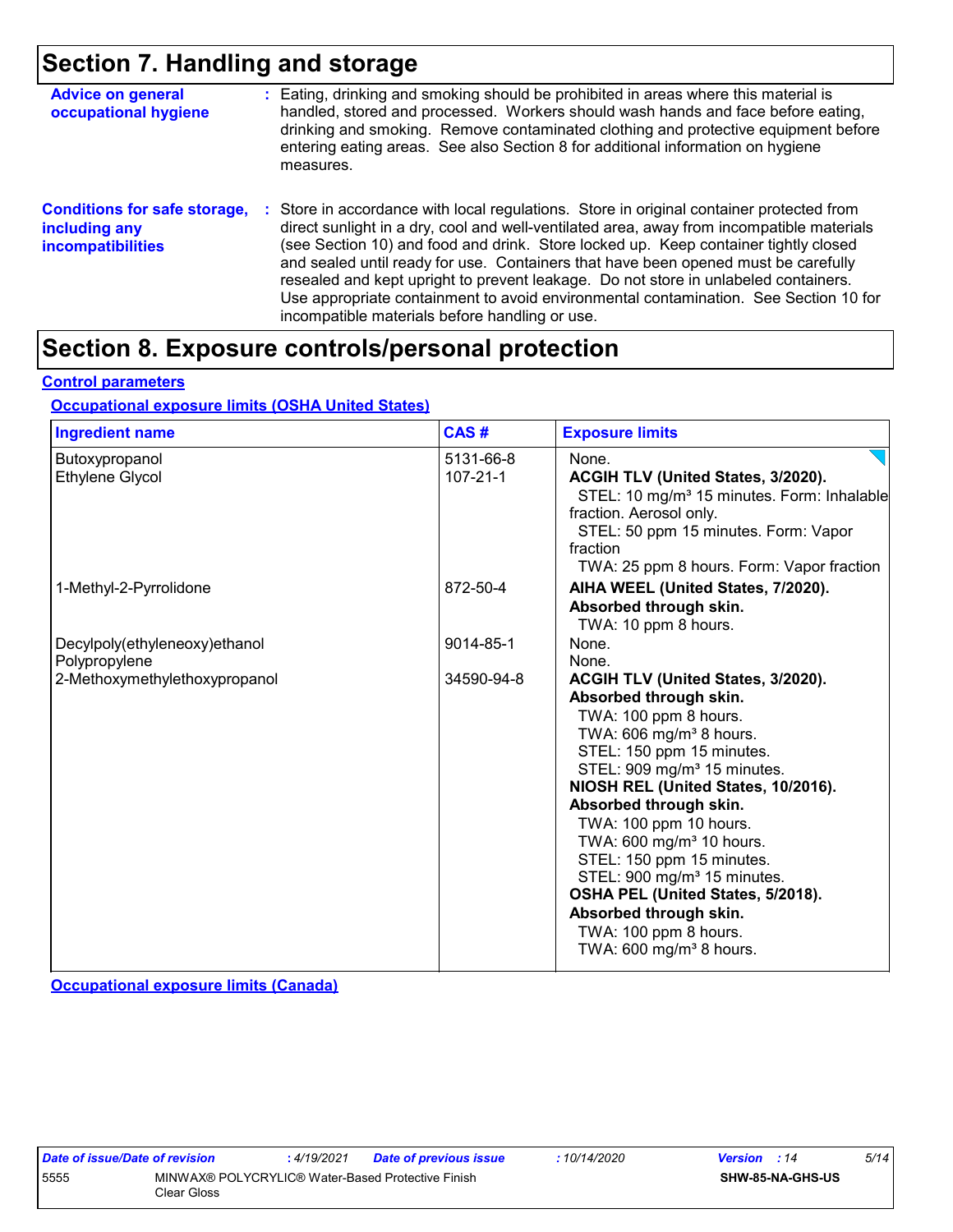## **Section 8. Exposure controls/personal protection**

| <b>Ingredient name</b>              | CAS#           | <b>Exposure limits</b>                                                                                                                                                                                                                                                                                                                                                                                                                                                                                                                                                                                                                                                                                                                                                                                                                                         |
|-------------------------------------|----------------|----------------------------------------------------------------------------------------------------------------------------------------------------------------------------------------------------------------------------------------------------------------------------------------------------------------------------------------------------------------------------------------------------------------------------------------------------------------------------------------------------------------------------------------------------------------------------------------------------------------------------------------------------------------------------------------------------------------------------------------------------------------------------------------------------------------------------------------------------------------|
| Ethylene glycol                     | $107 - 21 - 1$ | <b>CA British Columbia Provincial (Canada,</b><br>$1/2020$ ).<br>C: 100 mg/m <sup>3</sup> Form: Aerosol<br>TWA: 10 mg/m <sup>3</sup> 8 hours. Form: Particulate<br>STEL: 20 mg/m <sup>3</sup> 15 minutes. Form:<br>Particulate<br>C: 50 ppm Form: Vapour<br>CA Ontario Provincial (Canada, 6/2019).<br>Ceiling Limit: 10 mg/m <sup>3</sup> Form: Inhalable<br>particulate matter, aerosol only<br>STEL: 50 ppm 15 minutes. Form: Vapour<br>fraction.<br>TWA: 25 ppm 8 hours. Form: Vapour<br>fraction.<br><b>CA Saskatchewan Provincial (Canada,</b><br>7/2013).<br>CEIL: 100 mg/m <sup>3</sup> Form: aerosol<br>CA Alberta Provincial (Canada, 6/2018).<br>$C: 100$ mg/m <sup>3</sup><br>CA Quebec Provincial (Canada, 7/2019).<br>STEV: 50 ppm 15 minutes. Form: vapour<br>and mist<br>STEV: 127 mg/m <sup>3</sup> 15 minutes. Form: vapour<br>and mist      |
| N-Methyl pyrrolidone                | 872-50-4       | CA Ontario Provincial (Canada, 6/2019).<br>TWA: $400 \text{ mg/m}^3$ 8 hours.                                                                                                                                                                                                                                                                                                                                                                                                                                                                                                                                                                                                                                                                                                                                                                                  |
| Dipropylene glycol monomethyl ether | 34590-94-8     | CA Alberta Provincial (Canada, 6/2018).<br>Absorbed through skin.<br>8 hrs OEL: 100 ppm 8 hours.<br>15 min OEL: 909 mg/m <sup>3</sup> 15 minutes.<br>8 hrs OEL: 606 mg/m <sup>3</sup> 8 hours.<br>15 min OEL: 150 ppm 15 minutes.<br><b>CA British Columbia Provincial (Canada,</b><br>1/2020). Absorbed through skin.<br>TWA: 100 ppm 8 hours.<br>STEL: 150 ppm 15 minutes.<br>CA Quebec Provincial (Canada, 7/2019).<br>Absorbed through skin.<br>TWAEV: 100 ppm 8 hours.<br>TWAEV: 606 mg/m <sup>3</sup> 8 hours.<br>STEV: 150 ppm 15 minutes.<br>STEV: 909 mg/m <sup>3</sup> 15 minutes.<br>CA Ontario Provincial (Canada, 6/2019).<br>Absorbed through skin.<br>STEL: 150 ppm 15 minutes.<br>TWA: 100 ppm 8 hours.<br><b>CA Saskatchewan Provincial (Canada,</b><br>7/2013). Absorbed through skin.<br>STEL: 150 ppm 15 minutes.<br>TWA: 100 ppm 8 hours. |

**Occupational exposure limits (Mexico)**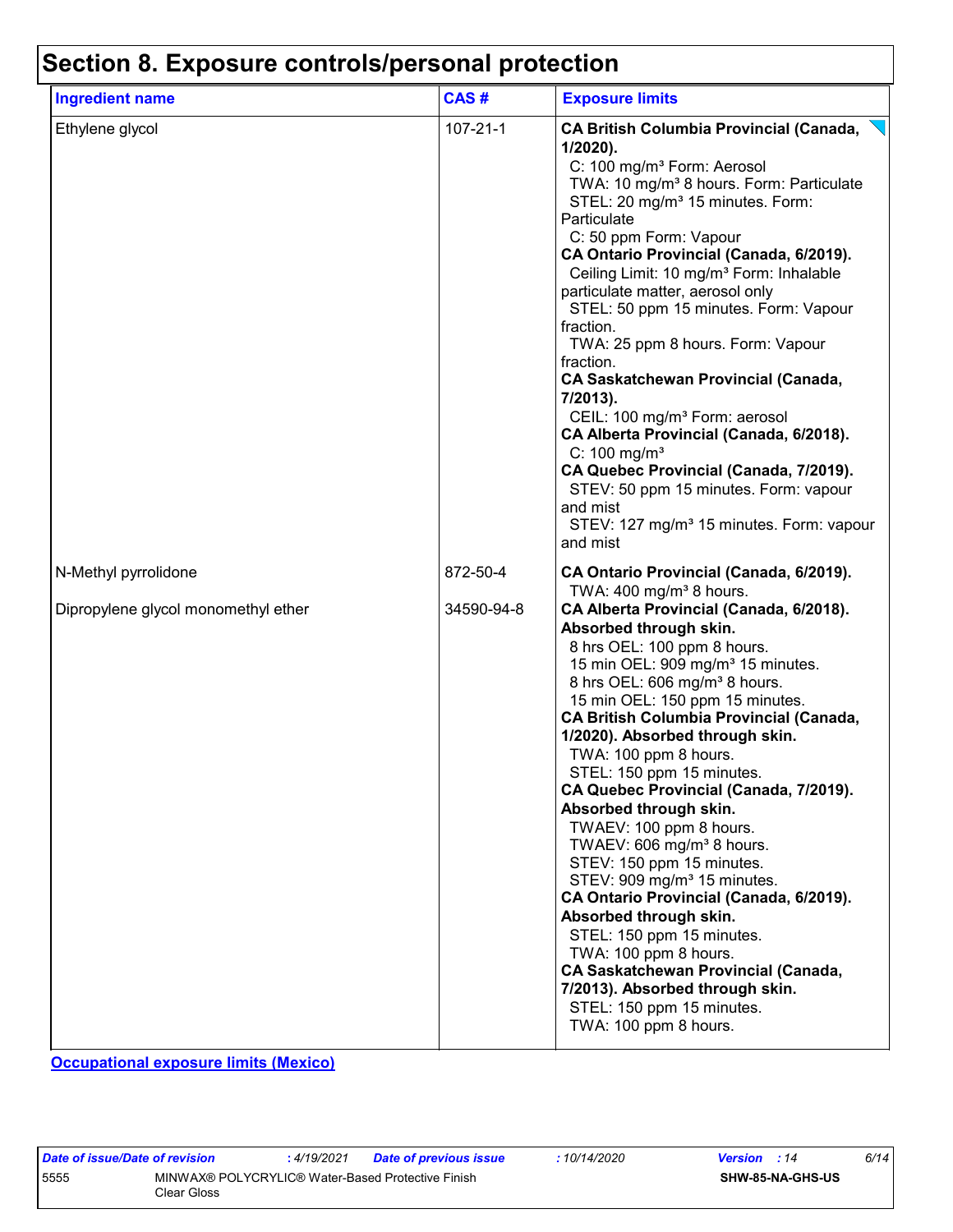## **Section 8. Exposure controls/personal protection**

|                               | CAS#       | <b>Exposure limits</b>                                                                                              |
|-------------------------------|------------|---------------------------------------------------------------------------------------------------------------------|
| ethanediol                    | 107-21-1   | NOM-010-STPS-2014 (Mexico, 4/2016).<br>CEIL: 100 mg/m <sup>3</sup> Form: Only AEROSOL                               |
| 2-Methoxymethylethoxypropanol | 34590-94-8 | NOM-010-STPS-2014 (Mexico, 4/2016).<br>Absorbed through skin.<br>TWA: 100 ppm 8 hours.<br>STEL: 150 ppm 15 minutes. |

| <b>Appropriate engineering</b><br><b>controls</b> | : If user operations generate dust, fumes, gas, vapor or mist, use process enclosures,<br>local exhaust ventilation or other engineering controls to keep worker exposure to<br>airborne contaminants below any recommended or statutory limits.                                                                                                                                                                                                                                                                                                                                                                       |
|---------------------------------------------------|------------------------------------------------------------------------------------------------------------------------------------------------------------------------------------------------------------------------------------------------------------------------------------------------------------------------------------------------------------------------------------------------------------------------------------------------------------------------------------------------------------------------------------------------------------------------------------------------------------------------|
| <b>Environmental exposure</b><br><b>controls</b>  | Emissions from ventilation or work process equipment should be checked to ensure<br>they comply with the requirements of environmental protection legislation. In some<br>cases, fume scrubbers, filters or engineering modifications to the process equipment<br>will be necessary to reduce emissions to acceptable levels.                                                                                                                                                                                                                                                                                          |
| <b>Individual protection measures</b>             |                                                                                                                                                                                                                                                                                                                                                                                                                                                                                                                                                                                                                        |
| <b>Hygiene measures</b>                           | : Wash hands, forearms and face thoroughly after handling chemical products, before<br>eating, smoking and using the lavatory and at the end of the working period.<br>Appropriate techniques should be used to remove potentially contaminated clothing.<br>Wash contaminated clothing before reusing. Ensure that eyewash stations and safety<br>showers are close to the workstation location.                                                                                                                                                                                                                      |
| <b>Eye/face protection</b>                        | Safety eyewear complying with an approved standard should be used when a risk<br>assessment indicates this is necessary to avoid exposure to liquid splashes, mists,<br>gases or dusts. If contact is possible, the following protection should be worn, unless<br>the assessment indicates a higher degree of protection: safety glasses with side-<br>shields.                                                                                                                                                                                                                                                       |
| <b>Skin protection</b>                            |                                                                                                                                                                                                                                                                                                                                                                                                                                                                                                                                                                                                                        |
| <b>Hand protection</b>                            | : Chemical-resistant, impervious gloves complying with an approved standard should be<br>worn at all times when handling chemical products if a risk assessment indicates this is<br>necessary. Considering the parameters specified by the glove manufacturer, check<br>during use that the gloves are still retaining their protective properties. It should be<br>noted that the time to breakthrough for any glove material may be different for different<br>glove manufacturers. In the case of mixtures, consisting of several substances, the<br>protection time of the gloves cannot be accurately estimated. |
| <b>Body protection</b>                            | Personal protective equipment for the body should be selected based on the task being<br>performed and the risks involved and should be approved by a specialist before<br>handling this product.                                                                                                                                                                                                                                                                                                                                                                                                                      |
| <b>Other skin protection</b>                      | Appropriate footwear and any additional skin protection measures should be selected<br>based on the task being performed and the risks involved and should be approved by a<br>specialist before handling this product.                                                                                                                                                                                                                                                                                                                                                                                                |
| <b>Respiratory protection</b>                     | Based on the hazard and potential for exposure, select a respirator that meets the<br>appropriate standard or certification. Respirators must be used according to a<br>respiratory protection program to ensure proper fitting, training, and other important<br>aspects of use.                                                                                                                                                                                                                                                                                                                                      |

## **Section 9. Physical and chemical properties**

| <b>Appearance</b>     |                  |
|-----------------------|------------------|
| <b>Physical state</b> | $:$ Liquid.      |
| <b>Color</b>          | : Not available. |
| <b>Odor</b>           | : Not available. |
| <b>Odor threshold</b> | : Not available. |
| pH                    | $\therefore$ 8   |
|                       |                  |

| Date of issue/Date of revision |                                                                  | : 4/19/2021 | <b>Date of previous issue</b> | :10/14/2020 | <b>Version</b> : 14 |                         | 7/14 |
|--------------------------------|------------------------------------------------------------------|-------------|-------------------------------|-------------|---------------------|-------------------------|------|
| 5555                           | MINWAX® POLYCRYLIC® Water-Based Protective Finish<br>Clear Gloss |             |                               |             |                     | <b>SHW-85-NA-GHS-US</b> |      |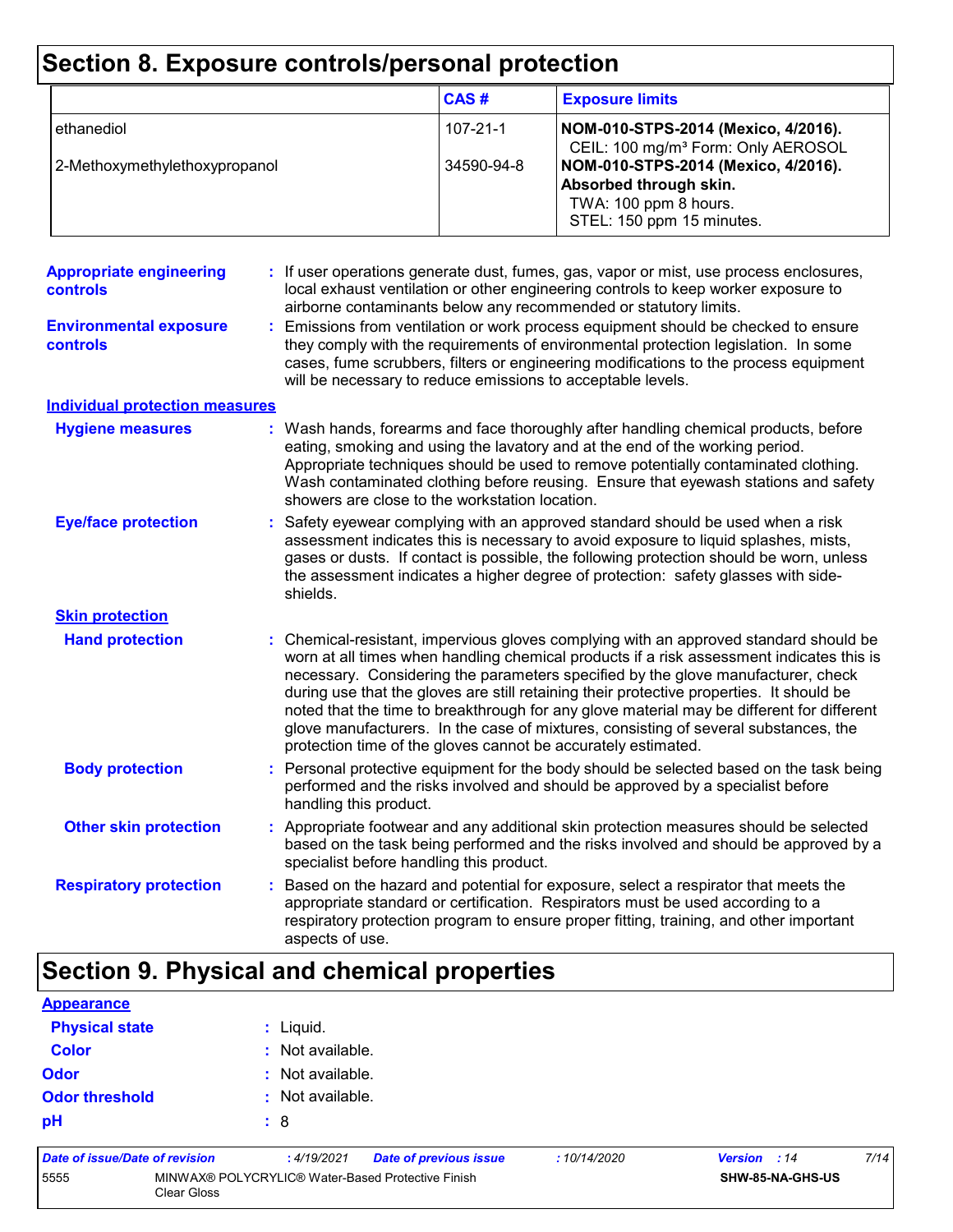### **Section 9. Physical and chemical properties**

| <b>Melting point/freezing point</b>                    | $:$ Not available.                                              |
|--------------------------------------------------------|-----------------------------------------------------------------|
| <b>Boiling point/boiling range</b>                     | : $100^{\circ}$ C (212 $^{\circ}$ F)                            |
| <b>Flash point</b>                                     | : Closed cup: 100°C (212°F) [Pensky-Martens Closed Cup]         |
| <b>Evaporation rate</b>                                | $\therefore$ 0.8 (butyl acetate = 1)                            |
| <b>Flammability (solid, gas)</b>                       | : Not available.                                                |
| <b>Lower and upper explosive</b><br>(flammable) limits | : Lower: $0.6\%$<br>Upper: 20.4%                                |
| <b>Vapor pressure</b>                                  | : 2.3 kPa (17.5 mm Hg) [at $20^{\circ}$ C]                      |
| <b>Vapor density</b>                                   | : 1 [Air = 1]                                                   |
| <b>Relative density</b>                                | : 1.02                                                          |
| <b>Solubility</b>                                      | : Not available.                                                |
| <b>Partition coefficient: n-</b><br>octanol/water      | : Not available.                                                |
| <b>Auto-ignition temperature</b>                       | : Not available.                                                |
| <b>Decomposition temperature</b>                       | : Not available.                                                |
| <b>Viscosity</b>                                       | Kinematic (40°C (104°F)): >0.205 cm <sup>2</sup> /s (>20.5 cSt) |
| <b>Molecular weight</b>                                | Not applicable.                                                 |
| <b>Aerosol product</b>                                 |                                                                 |
| <b>Heat of combustion</b>                              | $: 4.01$ kJ/g                                                   |

## **Section 10. Stability and reactivity**

| <b>Reactivity</b>                            | : No specific test data related to reactivity available for this product or its ingredients.              |
|----------------------------------------------|-----------------------------------------------------------------------------------------------------------|
| <b>Chemical stability</b>                    | : The product is stable.                                                                                  |
| <b>Possibility of hazardous</b><br>reactions | : Under normal conditions of storage and use, hazardous reactions will not occur.                         |
| <b>Conditions to avoid</b>                   | : No specific data.                                                                                       |
| <b>Incompatible materials</b>                | : No specific data.                                                                                       |
| <b>Hazardous decomposition</b><br>products   | : Under normal conditions of storage and use, hazardous decomposition products should<br>not be produced. |

### **Section 11. Toxicological information**

### **Information on toxicological effects**

**Acute toxicity**

| <b>Product/ingredient name</b> | <b>Result</b> | <b>Species</b> | <b>Dose</b>            | <b>Exposure</b> |
|--------------------------------|---------------|----------------|------------------------|-----------------|
| Butoxypropanol                 | ILD50 Dermal  | Rabbit         | 3100 mg/kg             |                 |
| Ethylene Glycol                | ILD50 Oral    | Rat            | $ 4700 \text{ mg/kg} $ |                 |
| 1-Methyl-2-Pyrrolidone         | ILD50 Dermal  | Rabbit         | $8$ g/kg               |                 |
|                                | LD50 Oral     | Rat            | 3914 mg/kg             |                 |

#### **Irritation/Corrosion**

| Date of issue/Date of revision |                                                                  | : 4/19/2021 | <b>Date of previous issue</b> | : 10/14/2020 | <b>Version</b> : 14 |                         | 8/14 |
|--------------------------------|------------------------------------------------------------------|-------------|-------------------------------|--------------|---------------------|-------------------------|------|
| 5555                           | MINWAX® POLYCRYLIC® Water-Based Protective Finish<br>Clear Gloss |             |                               |              |                     | <b>SHW-85-NA-GHS-US</b> |      |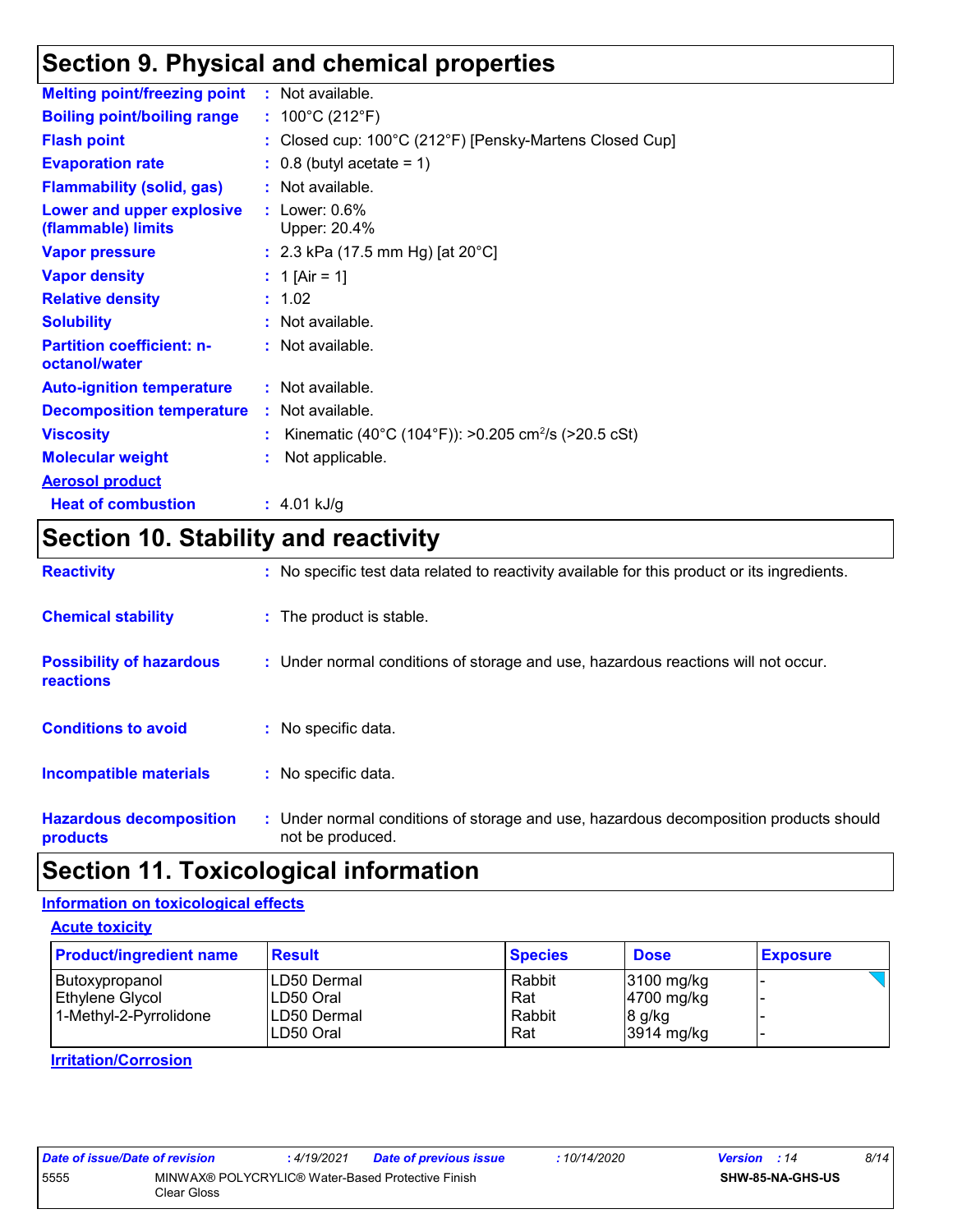## **Section 11. Toxicological information**

| <b>Product/ingredient name</b> | <b>Result</b>            | <b>Species</b> | <b>Score</b> | <b>Exposure</b>  | <b>Observation</b>       |
|--------------------------------|--------------------------|----------------|--------------|------------------|--------------------------|
| Ethylene Glycol                | Eyes - Mild irritant     | Rabbit         |              | 24 hours 500     |                          |
|                                |                          |                |              | mg               |                          |
|                                | Eyes - Mild irritant     | Rabbit         |              | 1 hours 100      | $\overline{\phantom{a}}$ |
|                                |                          |                |              | mg               |                          |
|                                | Eyes - Moderate irritant | Rabbit         |              | 6 hours 1440     |                          |
|                                |                          |                |              | mg               |                          |
|                                | Skin - Mild irritant     | Rabbit         |              | 555 mg           | $\overline{\phantom{0}}$ |
| 1-Methyl-2-Pyrrolidone         | Eyes - Moderate irritant | Rabbit         |              | $100 \text{ mg}$ | -                        |
| 2-Methoxymethylethoxypropanol  | Eyes - Mild irritant     | Human          |              | 8 mg             |                          |
|                                | Eyes - Mild irritant     | Rabbit         |              | 24 hours 500     |                          |
|                                |                          |                |              | mg               |                          |
|                                | Skin - Mild irritant     | Rabbit         |              | 500 mg           | $\overline{\phantom{0}}$ |

#### **Sensitization**

Not available.

#### **Mutagenicity**

Not available.

#### **Carcinogenicity**

Not available.

#### **Reproductive toxicity**

Not available.

#### **Teratogenicity**

Not available.

#### **Specific target organ toxicity (single exposure)**

| <b>Name</b>            | <b>Category</b> | <b>Route of</b><br>exposure | <b>Target organs</b>                    |
|------------------------|-----------------|-----------------------------|-----------------------------------------|
| Butoxypropanol         | Category 3      |                             | <b>Respiratory tract</b><br>lirritation |
|                        | Category 3      |                             | l Narcotic effects                      |
| Ethylene Glycol        | Category 3      |                             | Respiratory tract<br>l irritation       |
|                        | Category 3      |                             | Narcotic effects                        |
| 1-Methyl-2-Pyrrolidone | Category 3      |                             | <b>Respiratory tract</b><br>irritation  |

#### **Specific target organ toxicity (repeated exposure)**

| <b>Name</b>            | <b>Category</b> | <b>Route of</b><br><b>exposure</b> | <b>Target organs</b> |
|------------------------|-----------------|------------------------------------|----------------------|
| Butoxypropanol         | Category 2      | -                                  | -                    |
| <b>Ethylene Glycol</b> | Category 2      |                                    |                      |

#### **Aspiration hazard**

Not available.

#### **Information on the likely :** Not available.

### **routes of exposure**

### **Potential acute health effects**

- **Eye contact :** No known significant effects or critical hazards.
- **Inhalation :** No known significant effects or critical hazards.

| Date of issue/Date of revision |                                                                  | :4/19/2021 | <b>Date of previous issue</b> | : 10/14/2020 | <b>Version</b> : 14 | 9/14 |
|--------------------------------|------------------------------------------------------------------|------------|-------------------------------|--------------|---------------------|------|
| 5555                           | MINWAX® POLYCRYLIC® Water-Based Protective Finish<br>Clear Gloss |            |                               |              | SHW-85-NA-GHS-US    |      |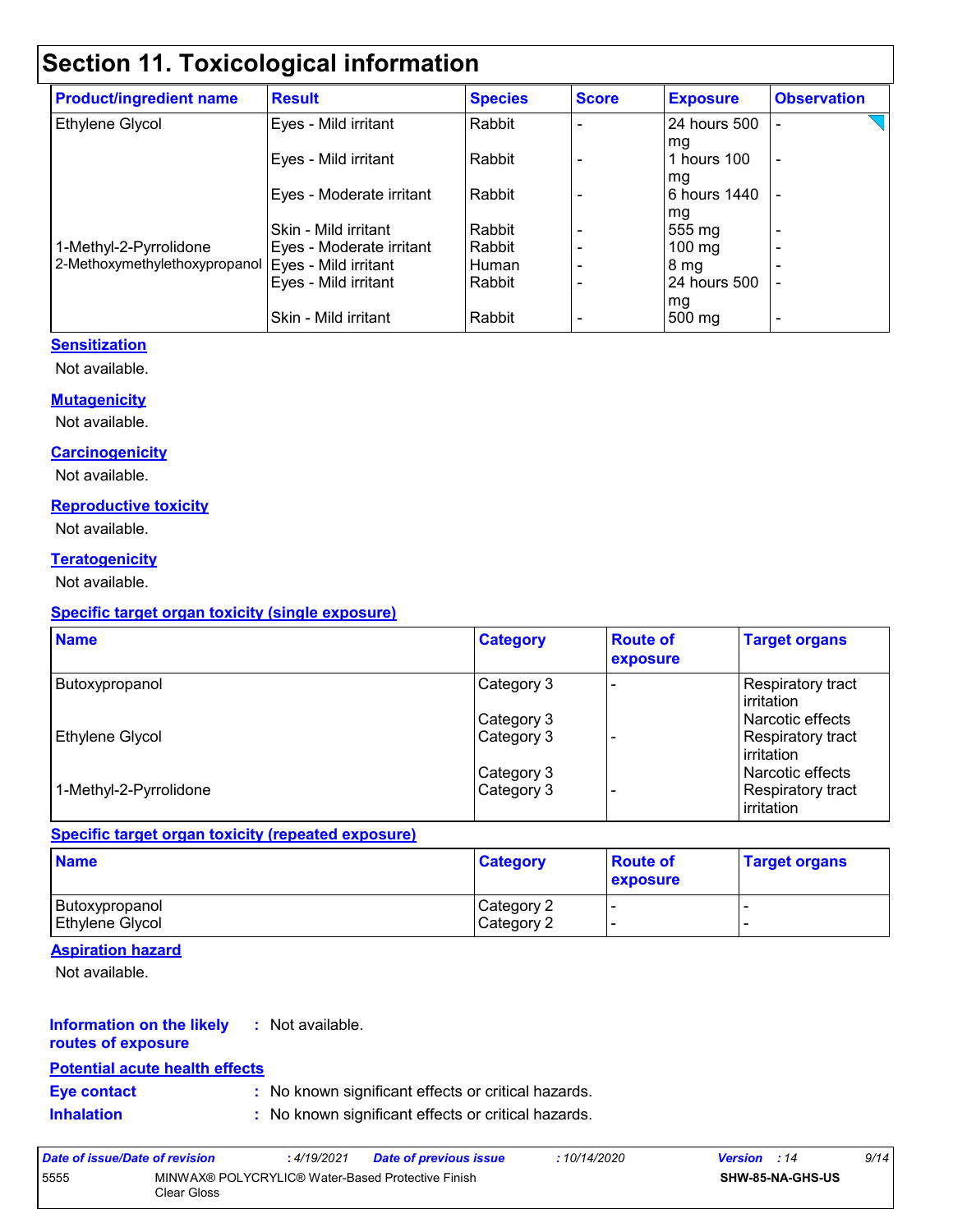## **Section 11. Toxicological information**

| <b>Skin contact</b>                                       | : No known significant effects or critical hazards.                                                                         |
|-----------------------------------------------------------|-----------------------------------------------------------------------------------------------------------------------------|
| <b>Ingestion</b>                                          | : No known significant effects or critical hazards.                                                                         |
|                                                           | <b>Symptoms related to the physical, chemical and toxicological characteristics</b>                                         |
| <b>Eye contact</b>                                        | : No specific data.                                                                                                         |
| <b>Inhalation</b>                                         | : Adverse symptoms may include the following:<br>reduced fetal weight<br>increase in fetal deaths<br>skeletal malformations |
| <b>Skin contact</b>                                       | : Adverse symptoms may include the following:<br>reduced fetal weight<br>increase in fetal deaths<br>skeletal malformations |
| <b>Ingestion</b>                                          | : Adverse symptoms may include the following:<br>reduced fetal weight<br>increase in fetal deaths<br>skeletal malformations |
|                                                           | Delayed and immediate effects and also chronic effects from short and long term exposure                                    |
| <b>Short term exposure</b>                                |                                                                                                                             |
| <b>Potential immediate</b><br>effects                     | : Not available.                                                                                                            |
| <b>Potential delayed effects</b>                          | : Not available.                                                                                                            |
| <b>Long term exposure</b>                                 |                                                                                                                             |
| <b>Potential immediate</b><br>effects                     | : Not available.                                                                                                            |
| <b>Potential delayed effects</b>                          | : Not available.                                                                                                            |
| <b>Potential chronic health effects</b><br>Not available. |                                                                                                                             |
| <b>General</b>                                            | : May cause damage to organs through prolonged or repeated exposure.                                                        |
| <b>Carcinogenicity</b>                                    | : No known significant effects or critical hazards.                                                                         |
| <b>Mutagenicity</b>                                       | : No known significant effects or critical hazards.                                                                         |
| <b>Teratogenicity</b>                                     | : May damage the unborn child.                                                                                              |
| <b>Developmental effects</b>                              | : No known significant effects or critical hazards.                                                                         |
| <b>Fertility effects</b>                                  | : No known significant effects or critical hazards.                                                                         |

#### **Numerical measures of toxicity**

**Acute toxicity estimates**

| <b>Route</b> | <b>ATE value</b> |  |
|--------------|------------------|--|
| Oral         | 19706.96 mg/kg   |  |
| Dermal       | 103595.04 mg/kg  |  |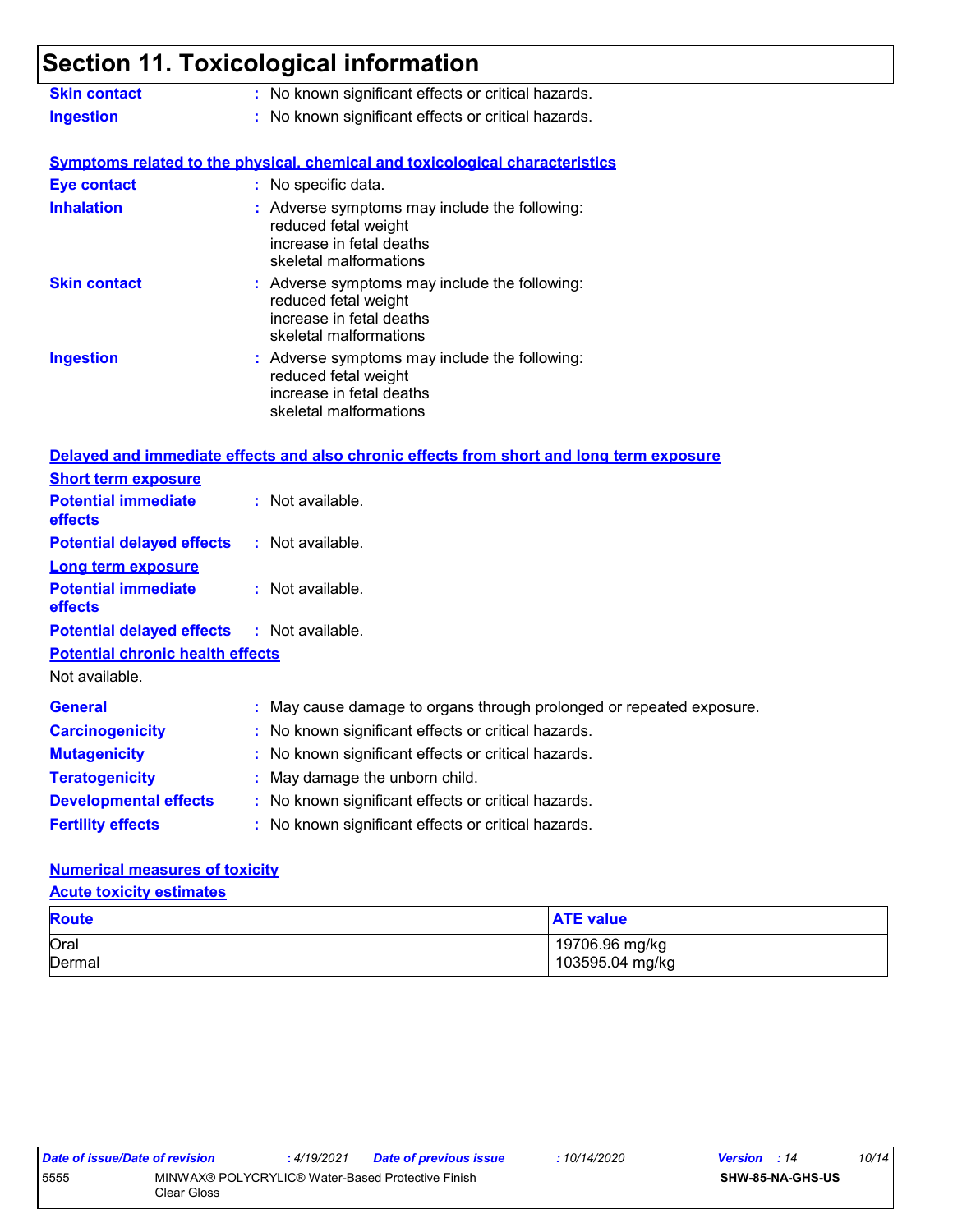### **Section 12. Ecological information**

| <b>Product/ingredient name</b> | <b>Result</b>                                                     | <b>Species</b>                                        | <b>Exposure</b>      |  |
|--------------------------------|-------------------------------------------------------------------|-------------------------------------------------------|----------------------|--|
| Ethylene Glycol                | Acute LC50 6900000 µg/l Fresh water                               | Crustaceans - Ceriodaphnia<br>dubia - Neonate         | 48 hours             |  |
|                                | Acute LC50 41000 mg/l Fresh water                                 | Daphnia - Daphnia magna -<br>Neonate                  | l 48 hours           |  |
|                                | Acute LC50 8050000 µg/l Fresh water                               | Fish - Pimephales promelas                            | 96 hours             |  |
| 1-Methyl-2-Pyrrolidone         | Acute LC50 1.23 ppm Fresh water<br>Acute LC50 832 ppm Fresh water | Daphnia - Daphnia magna<br>Fish - Lepomis macrochirus | 48 hours<br>96 hours |  |

#### **Persistence and degradability**

| <b>Product/ingredient name</b> | <b>Aquatic half-life</b> | <b>Photolysis</b> | Biodegradability |
|--------------------------------|--------------------------|-------------------|------------------|
| <b>Ethylene Glycol</b>         |                          |                   | Readily          |

#### **Bioaccumulative potential**

Not available.

**Toxicity**

#### **Mobility in soil**

**Soil/water partition coefficient (K**<sub>oc</sub>) **:** Not available.

**Other adverse effects :** No known significant effects or critical hazards.

### **Section 13. Disposal considerations**

The generation of waste should be avoided or minimized wherever possible. Disposal of this product, solutions and any by-products should at all times comply with the requirements of environmental protection and waste disposal legislation and any regional local authority requirements. Dispose of surplus and non-recyclable products via a licensed waste disposal contractor. Waste should not be disposed of untreated to the sewer unless fully compliant with the requirements of all authorities with jurisdiction. Waste packaging should be recycled. Incineration or landfill should only be considered when recycling is not feasible. This material and its container must be disposed of in a safe way. Care should be taken when handling emptied containers that have not been cleaned or rinsed out. Empty containers or liners may retain some product residues. Avoid dispersal of spilled material and runoff and contact with soil, waterways, drains and sewers. **Disposal methods :**

### **Section 14. Transport information**

|                                      | <b>DOT</b><br><b>Classification</b>                              | <b>TDG</b><br><b>Classification</b> | <b>Mexico</b><br><b>Classification</b> | <b>IATA</b>    | <b>IMDG</b>           |
|--------------------------------------|------------------------------------------------------------------|-------------------------------------|----------------------------------------|----------------|-----------------------|
| <b>UN number</b>                     | Not regulated.                                                   | Not regulated.                      | Not regulated.                         | Not regulated. | Not regulated.        |
| <b>UN proper</b><br>shipping name    |                                                                  |                                     |                                        | -              |                       |
| <b>Transport</b><br>hazard class(es) | $\overline{\phantom{0}}$                                         |                                     |                                        | -              |                       |
| Date of issue/Date of revision       | :4/19/2021                                                       | <b>Date of previous issue</b>       | :10/14/2020                            |                | 11/14<br>Version : 14 |
| 5555                                 | MINWAX® POLYCRYLIC® Water-Based Protective Finish<br>Clear Gloss |                                     |                                        |                | SHW-85-NA-GHS-US      |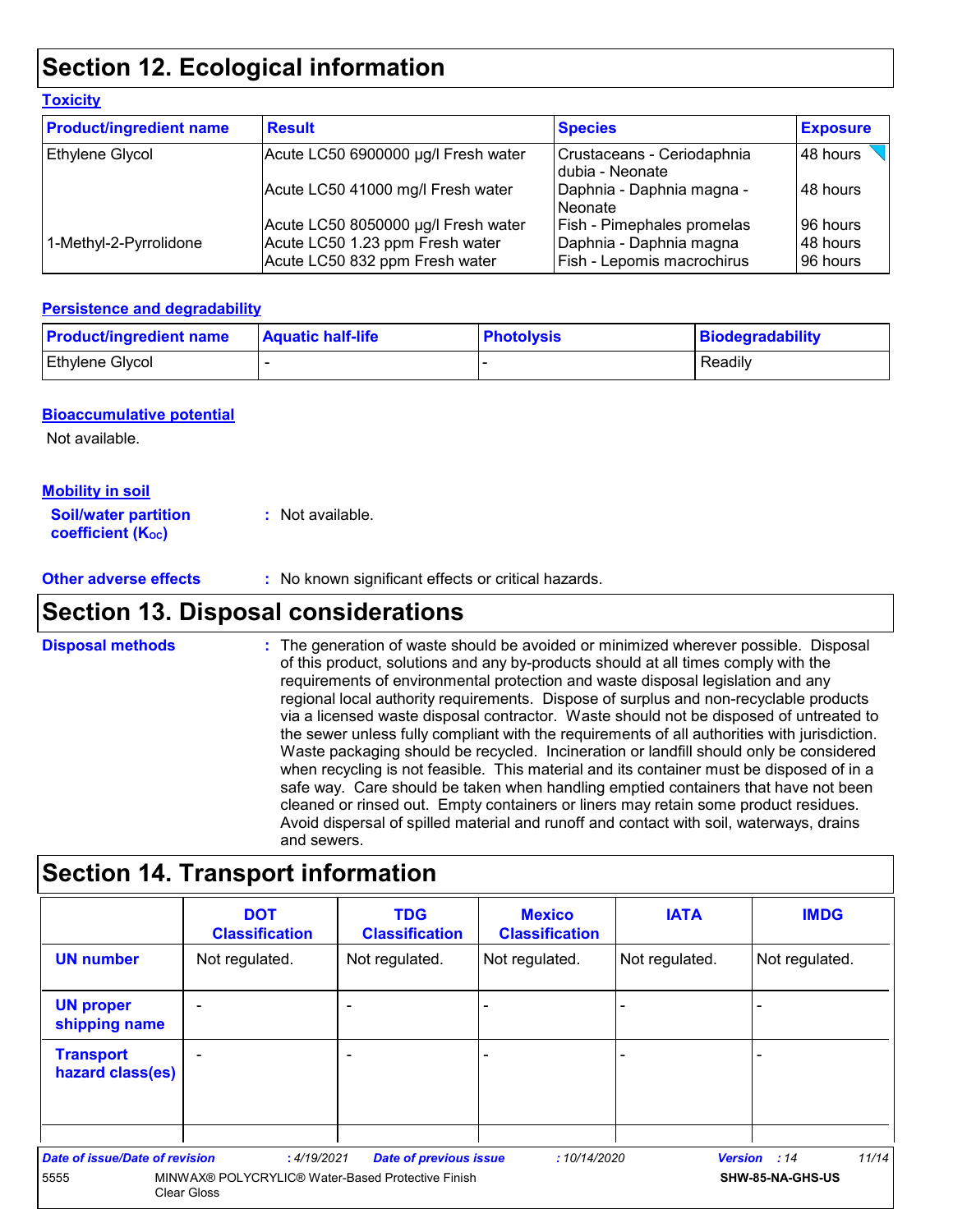| <b>Section 14. Transport information</b>                                    |     |                |                                                                                                                                                                                                                                                                                                                                                                                                                                                                                                                                                                                                                                                                                     |                  |     |                          |
|-----------------------------------------------------------------------------|-----|----------------|-------------------------------------------------------------------------------------------------------------------------------------------------------------------------------------------------------------------------------------------------------------------------------------------------------------------------------------------------------------------------------------------------------------------------------------------------------------------------------------------------------------------------------------------------------------------------------------------------------------------------------------------------------------------------------------|------------------|-----|--------------------------|
| <b>Packing group</b>                                                        |     |                |                                                                                                                                                                                                                                                                                                                                                                                                                                                                                                                                                                                                                                                                                     |                  |     | $\overline{\phantom{0}}$ |
| <b>Environmental</b><br>hazards                                             | No. |                | No.                                                                                                                                                                                                                                                                                                                                                                                                                                                                                                                                                                                                                                                                                 | No.              | No. | No.                      |
| <b>Additional</b><br>information                                            |     |                |                                                                                                                                                                                                                                                                                                                                                                                                                                                                                                                                                                                                                                                                                     |                  |     |                          |
| <b>Special precautions for user :</b><br><b>Transport in bulk according</b> | ÷   | Not available. | Multi-modal shipping descriptions are provided for informational purposes and do not<br>consider container sizes. The presence of a shipping description for a particular<br>mode of transport (sea, air, etc.), does not indicate that the product is packaged<br>suitably for that mode of transport. All packaging must be reviewed for suitability<br>prior to shipment, and compliance with the applicable regulations is the sole<br>responsibility of the person offering the product for transport. People loading and<br>unloading dangerous goods must be trained on all of the risks deriving from the<br>substances and on all actions in case of emergency situations. |                  |     |                          |
| to IMO instruments                                                          |     |                | <b>Proper shipping name</b>                                                                                                                                                                                                                                                                                                                                                                                                                                                                                                                                                                                                                                                         | : Not available. |     |                          |

### **Section 15. Regulatory information**

**TSCA 5(a)2 proposed significant new use rules**: 1-Methyl-2-Pyrrolidone

#### **SARA 313**

SARA 313 (40 CFR 372.45) supplier notification can be found on the Environmental Data Sheet.

#### **California Prop. 65**

WARNING: This product contains chemicals known to the State of California to cause cancer and birth defects or other reproductive harm.

| <b>International requlations</b> |                                                              |
|----------------------------------|--------------------------------------------------------------|
| <b>International lists</b>       | : Australia inventory (AIIC): Not determined.                |
|                                  | China inventory (IECSC): Not determined.                     |
|                                  | Japan inventory (CSCL): Not determined.                      |
|                                  | Japan inventory (ISHL): Not determined.                      |
|                                  | Korea inventory (KECI): Not determined.                      |
|                                  | New Zealand Inventory of Chemicals (NZIoC): Not determined.  |
|                                  | Philippines inventory (PICCS): Not determined.               |
|                                  | Taiwan Chemical Substances Inventory (TCSI): Not determined. |
|                                  | Thailand inventory: Not determined.                          |
|                                  | Turkey inventory: Not determined.                            |
|                                  | Vietnam inventory: Not determined.                           |

### **Section 16. Other information**





| Date of issue/Date of revision |                                                                  | : 4/19/2021 | Date of previous issue | : 10/14/2020 | <b>Version</b> : 14 |                         | 12/14 |
|--------------------------------|------------------------------------------------------------------|-------------|------------------------|--------------|---------------------|-------------------------|-------|
| 5555                           | MINWAX® POLYCRYLIC® Water-Based Protective Finish<br>Clear Gloss |             |                        |              |                     | <b>SHW-85-NA-GHS-US</b> |       |